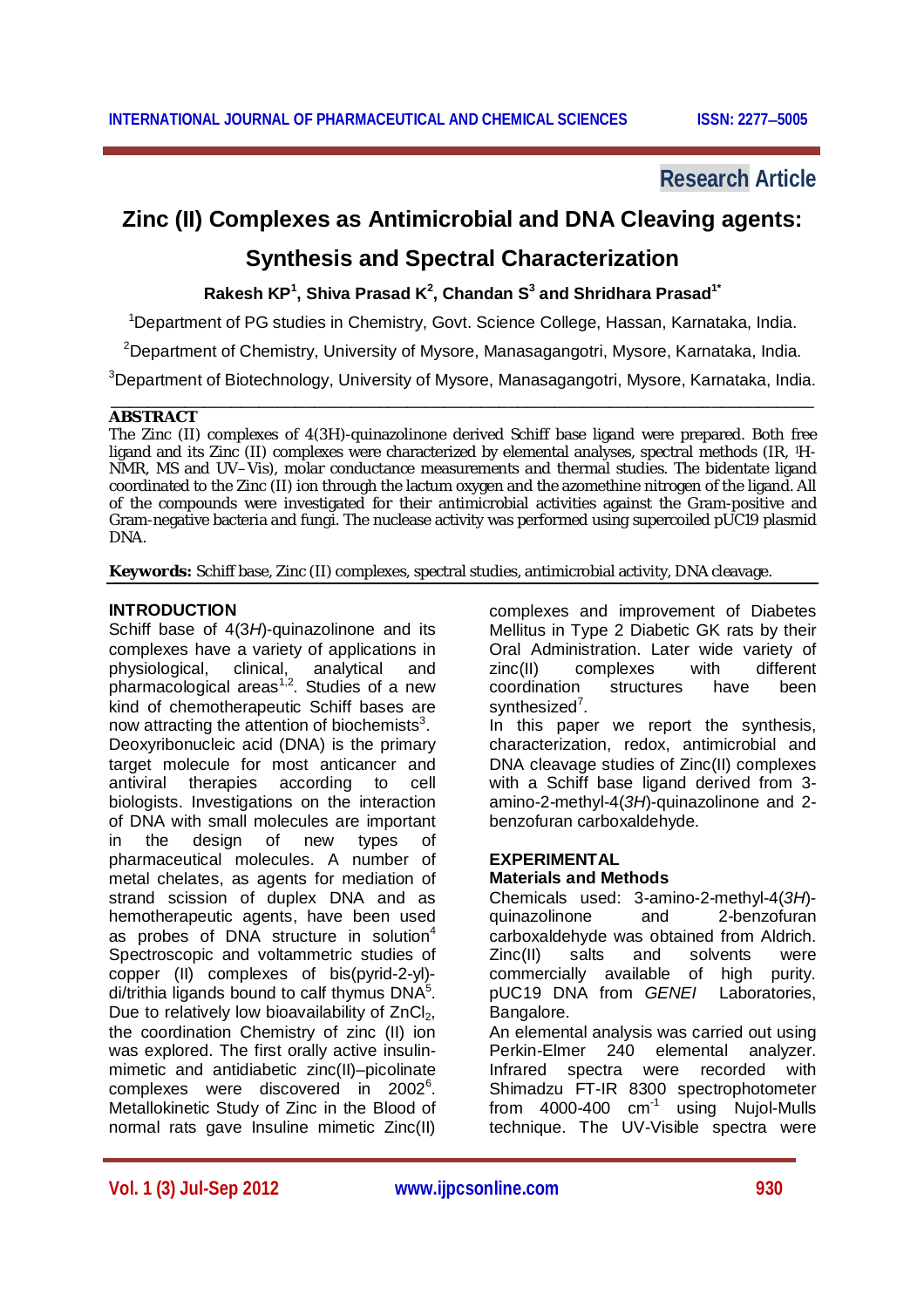recorded on Hitachi-3900 spectrophotometer. Shimadzu TG-50H thermo analyzer was used to record simultaneous TGA and DTG curves in dynamic nitrogen atmosphere with a heating rate of 10 °C min<sup>-1</sup>, in the temperature range 20-700  $\degree$ C using platinum crucibles.  $\degree$ H-NMR spectra were recorded using Bruker-400 MHz spectrometer using DMSO- $d_6$  as a solvent. Chemical shifts are reported in parts per million downfield from tetramethylsilane. EIMS were determined on ABS API-2000 mass spectrometer.

# **Synthesis of 3-(isobenzofuran-1 ylmethyleneamino)-2-methylquinazolin-4(***3H***)-one (L)**

A 1:1 equimolar solution of 3-amino-2 methyl-4(*3H*)-quinazolinone (0.350 g, 2 mm. mol) and 2-benzofuran carboxaldehyde (0.263 g, 2 mm. mol) were mixed in 30 mL methanol and gently heated for 3 h with constant stirring. The characteristic yellow precipitate of Schiff base obtained by condensation was filtered and crystallized using ethanol.

Yield: 83%; IR (Nujol-Mulls, cm<sup>-1</sup>): 3088.4, 2924.5, 2161.8 (C-H), 1684.2 (C=O), 1597.0

 $(C=N)$ ; <sup>1</sup>H-NMR (400 MHz, DMSO-d<sub>6</sub>) δ: 2.72 (s,  $CH_3$ , 3H,  $C_8$ ), 8.9 (s, CH, 1H, N=CH-), 7.4-8.2 (m, Ar-H, 8H, Aromatic protons); Mass (m/z): 265 [M<sup>+</sup>+1]; Anal: Calcd. For  $C_{15}H_{12}N_4O$ : C 68.18, H 4.28, N 21.22, Found: C 68.27, H 4.3, N 21.32 %. Based on these data, the following molecular structure has been assigned to the Schiff base (Figure 1).

# **Synthesis of Metal Complexes**

The Zinc(II) complexes of Schiff base were prepared in 1:2 [metal:ligand] and 1:1:1 [metal:ligand:1,10-phenanthroline]

stoichiometric proportions (Figure 1). To a 20 ml hot methanolic solution of metal

chloride (0.170 g, 1 mmol), ligand solution was added (L, 2 mmol) to obtain 1:2 complex and a methanolic solution of 1,10 phenanthroline (0.198 g, 1 mmol) was added slowly in the presence of 1 mmol of L with continuous stirring to obtain 1:1:1 complex. The reaction mixture was refluxed for 6 h at 60 °C. The solid complex precipitated was filtered, washed thoroughly with ethanol and dried *in vacuo*. The analytical and physical data were reported in Table 1.



**Vol. 1 (3) Jul-Sep 2012 www.ijpcsonline.com 931**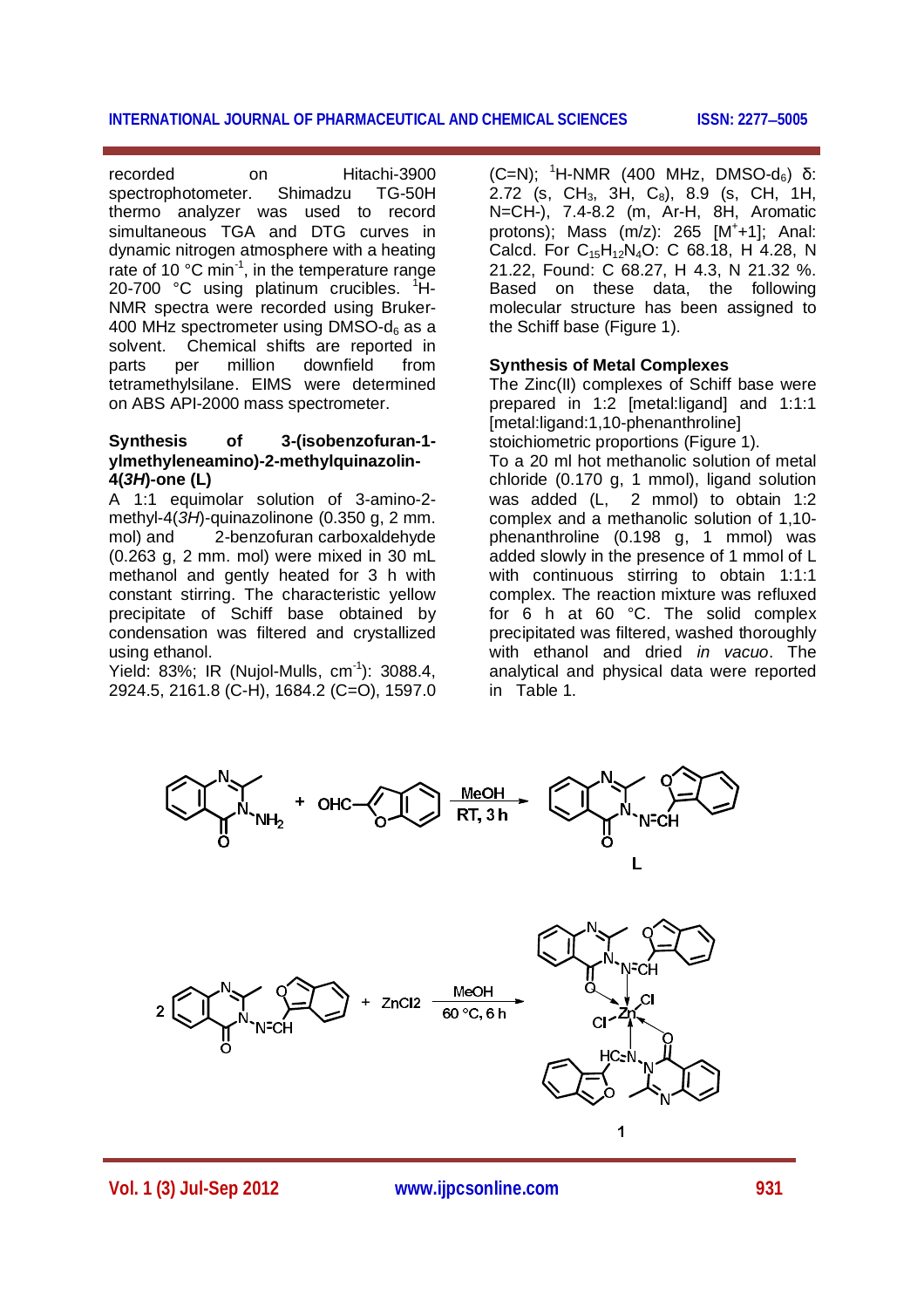

**Fig. 1: synthetic route of 3-(isobenzofuran-1-ylmethyleneamino)-2-methylquinazolin-4(***3H***)-one (L) and its Zinc(II) complexes**

# **Biological activity Antimicrobial studies**

In the present study, the antimicrobial activity of the ligand (**L**) and its Zinc(II) complexes were evaluated against one Gram-positive (*R.solanacearum*), two Gram-negative bacteria (*B.subtilis* and *S.aureus*) and two fungi (*A.niger* and A.solani) by paper disc diffusion method<sup>8</sup>. Chloramphenicol was used as a standard reference in the case of bacteria, while Griseofulvin was used as a standard for antifungal reference.

The tested compounds were dissolved in DMF (no inhibition activity) to get concentration of 1 mg/mL. The bacteria were sub-cultured in agar medium, and the Petri dishes were incubated for 24 h at 37 °C. Standard antibacterial drug (Chloramphenicol) was also screened under similar conditions for comparison. The fungi were sub-cultured in potato dextrose agar medium and the Petri dishes were incubated for 72 hours at 37 °C. Standard antifungal drug (Griseofulvin) was used for comparison. The wells were dug into the agar media using a sterile metallic borer. Activity was determined by measuring the diameter of the zone showing complete inhibition (mm).

# **DNA cleavage**

The cleavage of plasmid DNA was monitored using agarose gel electrophoresis. Supercoiled pUC19 (0.5 µg) in Tris-HCl buffer (50 mM) with 50 mM NaCl (pH 7.2) was treated with metal complexes (10 $3$  M). The samples were incubated for 1 h at 37 °C. A loading buffer containing 25 % bromophenol blue, 0.25 % xylene cyanol and 25 % glycerol were added and electrophoresis was performed at 70 V for 2 h in TBE buffer using 1.0 % agarose gel containing 1.0 µg/mL ethidium bromide<sup>9</sup>. Bands were visualized using UV light and photographed. The cleavage efficiency was measured by determining the ability of the complex to convert the super coiled DNA (Form I) to nicked circular form (Form II) or linear form (Form III).

# **RESULT AND DISCUSSION**

The ligand was obtained by the 1:1 condensation of 3-amino-2-methyl-4(*3H*) quinazolinone with 2-pyridine carboxaldehyde. The formation of the Zinc(II) complexes was achieved by reaction of the ligand with Zinc(II) salts in 1:2 [M:L] and 1:1:1 ratio. The analytical and physical data are presented in Table 1.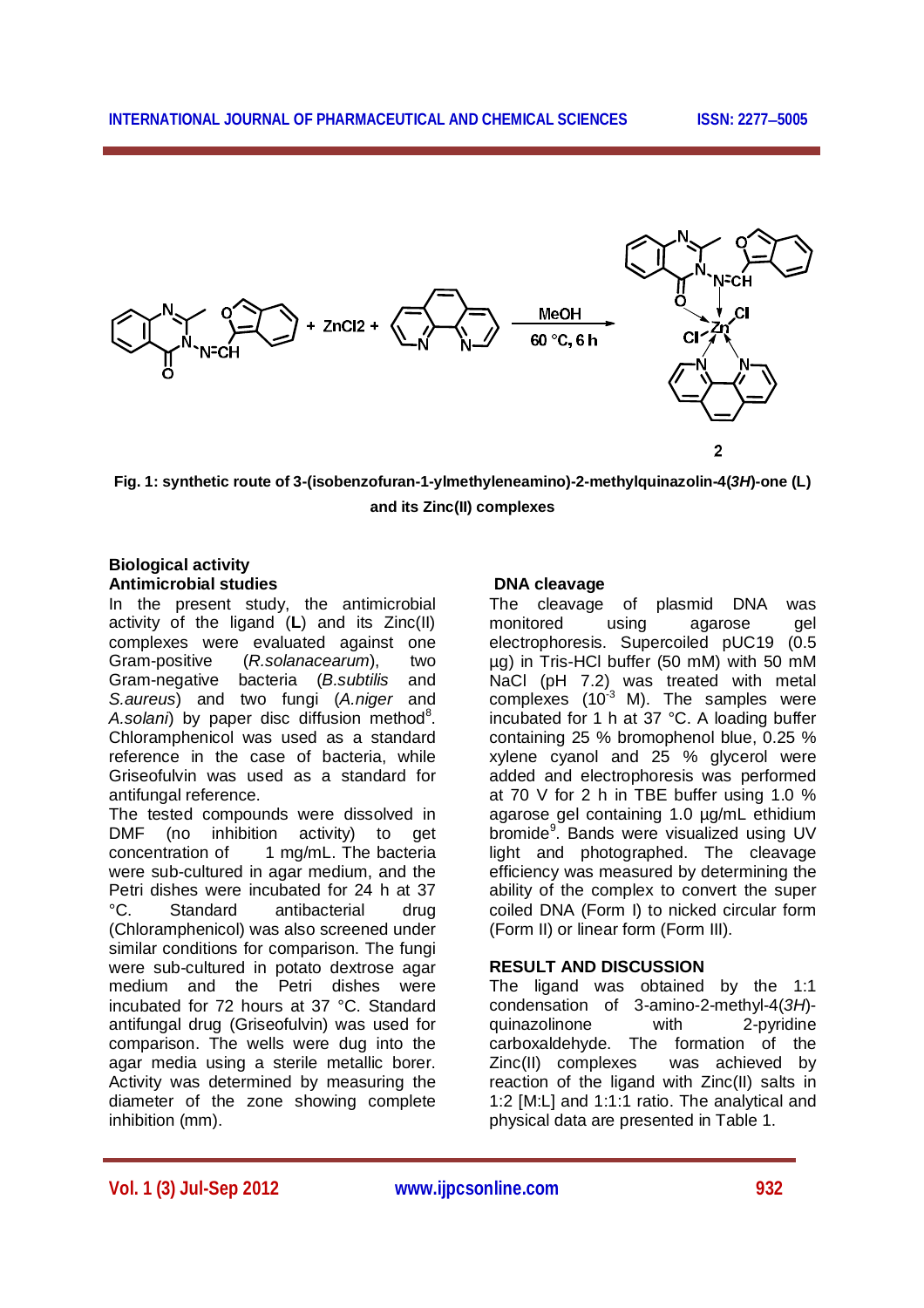| Compound | <b>Molecular formula</b>   | Yield (%) | Calcd. (found), % |        |         | Molar<br>conductance |             |
|----------|----------------------------|-----------|-------------------|--------|---------|----------------------|-------------|
|          |                            |           |                   |        |         | M                    | $Scm2mol-1$ |
|          | $ZnC_{36}H_{30}N_6O_6Cl_2$ | 69        | 60.17             | 4.12   | 11.50   | 7.10                 | 12.58       |
|          |                            |           | (60.79)           | (4.17) | (11.91) | (7.27)               |             |
|          | $ZnC_{30}H_{25}N_5O_4Cl_2$ | 67        | 59.81             | 4.12   | 11.55   | 8.58                 | 13.26       |
|          |                            |           | (60.13)           | (4.26) | (11.79) | (8.82)               |             |

**Table 1: Analytical and physical data of the Zinc (II) complexes**

# **IR spectra of Zinc (II) Complexes**

The IR spectra of complexes are listed in Table 2. The significant shift on the bands of the azomethine group  $v_{C=N}$  and lactum  $v_{C=O}$ groups of the ligand confirmed the complexation. The expected mode of interaction between the ligand and the Zinc(II) ion was *via* coordination of the Zinc(II) ion to the azomethine nitrogen group and lactum oxygen<sup>10</sup>. The IR spectra

of Zinc (II) complexes showed the expected characteristic imine band in the region 1587-1582  $cm^{-1}$ , shifted to lower frequencies due to metal coordination. A sharp band at 1684 cm $^{-1}$  in the ligand due to  $V_{C=O}$  was also shifted to lower frequency in the complexes. The appearance of additional weak bands in the region 474-467 and 565-537 cm<sup>-1</sup> due to  $v(M-Q)$  and  $v(M-N)$ respectively, confirmed complexation.

|  | Table 2: Important IR spectral bands of Zinc (II) complexes |  |  |
|--|-------------------------------------------------------------|--|--|
|  |                                                             |  |  |

| Compound | $v(C=N)$ | $v(C=O)$ | $v(M-O)$ | $v(M-N)$ |
|----------|----------|----------|----------|----------|
|          | 1597     | 1684     | ---      | ---      |
|          | 1584     | 1669     | 453      | 529      |
|          | 1579     | 1673     | 467      | 533      |

#### **Conductivity Measurements**

The molar conductance values of the  $Zinc(II)$  complexes in DMF (10 $3$  M solutions) were measured at room temperature and the results are listed in Table 1. The conductance values of Zinc(II) complexes fall in the range  $14.0 - 12.0$  Scm<sup>2</sup>mol<sup>-1</sup>, indicating the non-electrolytic nature of complexes.

#### **Electronic Spectra**

The electronic absorption spectra of the Schiff base metal complexes in DMF were recorded at room temperature. The ligand showed the absorption bands at 318 and 303 nm, which are assigned to π-π\* transition of the C=N chromophore. Upon complexation, this band was shifted to lower wavelength region, suggesting the coordination of azomethine nitrogen with Zinc(II) ion. Zinc(II) complex does not exhibit d-d electronic transition due to the non-availability of d-electrons. An absorption band was observed in the range

21.0-22.50 kK due to M*→*L CT transitions which confirms its tetrahedral geometry<sup>11</sup>.

#### **Thermal Studies**

The TG/DTG curves of complex 1 are illustrated in Figure 2. The decomposition of the complex in the temperature range 30- 200 °C are usually due to loss of water of moisture, hydration and coordination. The first stage between 150 and 200 °C corresponds to the dehydration. The anhydrous complex is stable up to 200 °C. The observed weight loss indicates the loss of two coordinate water molecules present in the complex. In the second stage, continuous mass loss occurs in the range 200-320 °C (TG=42.1 %), suggesting the evaporation of the ligand. The third stage between 320-530 °C, (TG=31.5 %) corresponds to the remaining organic molecule of the ligand leaving behind metal oxide as the end product $12$ .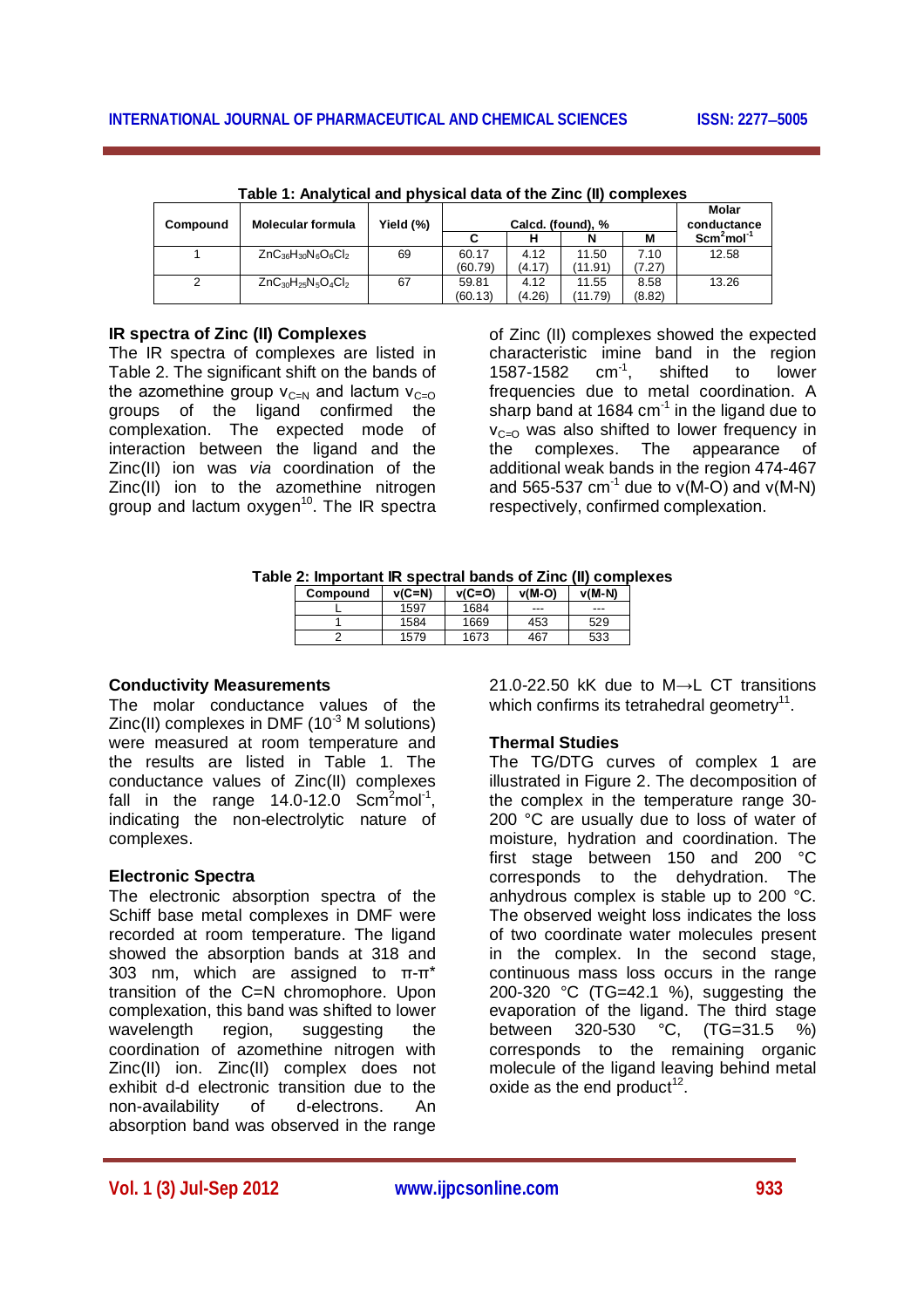

**Fig. 2: Thermo gravimetric (TGA and DTG) curves of complex 2**





# **Fig. 3: Optimized structures of Zinc (II) complexes**

## **Antimicrobial Activity**

Table 3 indicates the antimicrobial potential of ligand and its Zinc (II) complexes. By the observation of zones of inhibition, it was concluded that the organotin complexes are more active than free ligands, which indicates that the metallation increases antimicrobial activity. The above studies reveal that the Zinc(II) complexes synthesized in the present work are highly active against all the selected microorganisms. The results reported in Table 3 reveal that all the Zinc(II) complexes are particularly active against bacteria *S.aureus* and against fungus namely, *A.solani.* The complexes showed moderate activity against other selected species of microorganisms. This would suggest that the chelation could facilitate the ability of a complex to cross a cell membrane and can be explained by Tweedy's chelation theory $^{13}$ . All the test compounds show lesser activity than the standard antibiotics.

|                 | Zone of inhibition (in mm)* |                        |                     |         |           |  |
|-----------------|-----------------------------|------------------------|---------------------|---------|-----------|--|
| Compound        |                             | Antibacterial activity | Antifungal activity |         |           |  |
|                 | <b>B.subtilis</b>           | S.aureus               | R.solanacearum      | A.niger | A. solani |  |
|                 |                             | 09                     | 05                  | 03      |           |  |
|                 | 18                          | 19                     | 18                  |         | 30        |  |
|                 |                             | 23                     | 20                  |         |           |  |
| Chloramphenicol | 32                          | 29                     | 26                  |         |           |  |
| Griseofulvin    |                             |                        |                     | ົ       | 36        |  |

**Table 3: Antimicrobial activity of Schiff base and its Zinc (II) complexes**

\*average of three replicates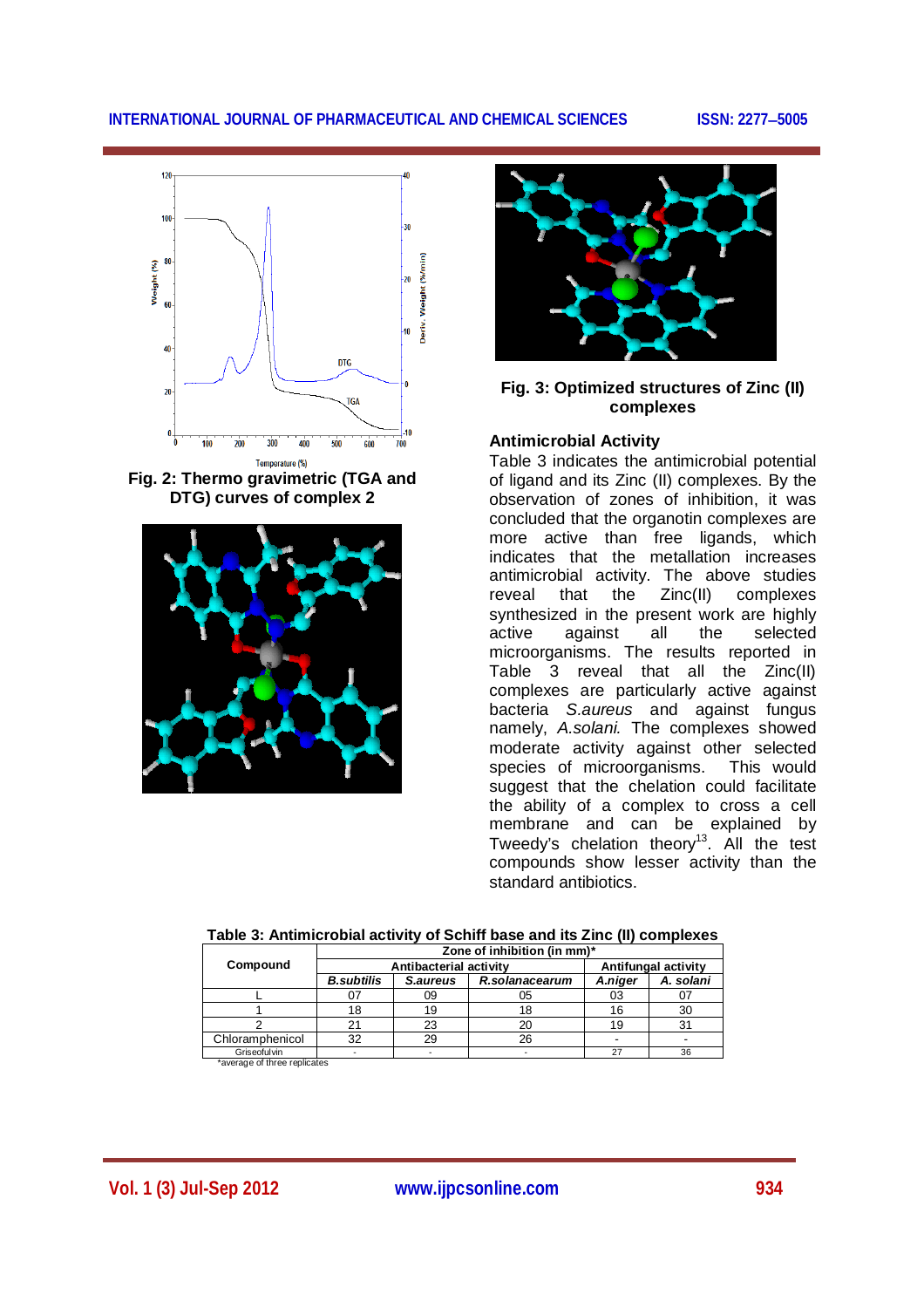#### **Nuclease Activity**

The nuclease activity of complexes 1 and 2 has been assessed by their ability to convert super coiled pUC19 DNA from Form I to Form II and Form III by gel electrophoresis. Figure 4 shows the

cleavage pattern of plasmid DNA. The DNA cleavage efficiency of the complexes was due to the different binding affinity of the complex to DNA. Both the complexes are able to cleave DNA to almost same extent in absence and presence of  $H_2O_2$ .



**Fig. 4: Cleavage of supercoiled pUC19 DNA (0.5 µg) by the Zinc(II) complexes 1 and 2 in a buffer containing 50 mM Tris-HCl at 37 °C (30 min): lane M: marker; lane 1:DNA control; lane 2: complex 1 (10-3 M) + DNA; lane 3: complex 1 (10-3 M) + DNA + H2O2; lane 4: complex 2 (10-3 M) + DNA; lane**   $5:$  complex  $2(10^3 \text{ M}) + \overline{\text{DNA}} + \overline{\text{H}}_2\text{O}_2$ 

## **ACKNOWLEDGMENTS**

The authors are thankful to the Govt. Science College, Hassan for providing the laboratory facilities. The authors are also thankful to the Head, Department of Biotechnology for providing facilities to do the nuclease activities.

#### **REFERENCES**

- 1. Daidon G, Raffa D, Plescia S and Mantione L. Synthesis and pharmacological study of ethyl 1 methyl-5-(substituted 3,4-dihydro-4 oxoquinazolin-3-yl)-*1H*-pyrazole-4 acetates. European Journal of Medicinal Chemistry. 2001;36:737- 744.
- 2. El-Meligic S, El-Ansary AK, Said MM and Hussein, MM. Indian Journal of Chemistry B. 2001;40:62-68.
- 3. Katia B, Simon L, Anne R, Gerard C, Francoise D and Bernard M. Inorganic Chemistry. 1996;35:387- 392.
- 4. Mahadevan S and Palaniandavar M. Spectral and Electrochemical behaviour of Copper(II) phenanthrolines bound to Calf Thymus DNA.  $[Cu(5,6-dmp)_2]^{2+}$  (5,6-

dmp  $=5.6$ -dimethyl-1,10phenanthroline) Induces Conformational Transition from B to Z DNA. Inorganic Chemistry. 1998;37:3927-3934.

- 5. Ali Arslantas, A. Kadir Devrim, Neceti Kaya and Hacali Necefoglu. Studies on the Interaction between Zinc-Hydroxy benzoite Complex and Genomic DNA. Inorg Chim Acta. 1997;254:291-302.
- 6. Fugono J, Fujimoto K, Yasui H, Kawabe K, Yoshikawa Y, Kojima Y and Sakurai H. Metallokinetic study of zinc in the blood of normal rats given insulinomimetic zinc (II) complexes and improvement of diabetes mellitus in type 2 diabetic GK rats by their oral administration. Drug Metab Pharmacokinet. 2002;17(4):340-347.
- 7. Sakurai H and Adachi Y. The Pharmacology of the Insulinomimetic Effect of Zinc Complexes. BioMetals. 2005;18:319.
- 8. Liu D and Kwasniewska K. An improved agar plate method for rapid assessment of chemical inhibition or bidentate N donor